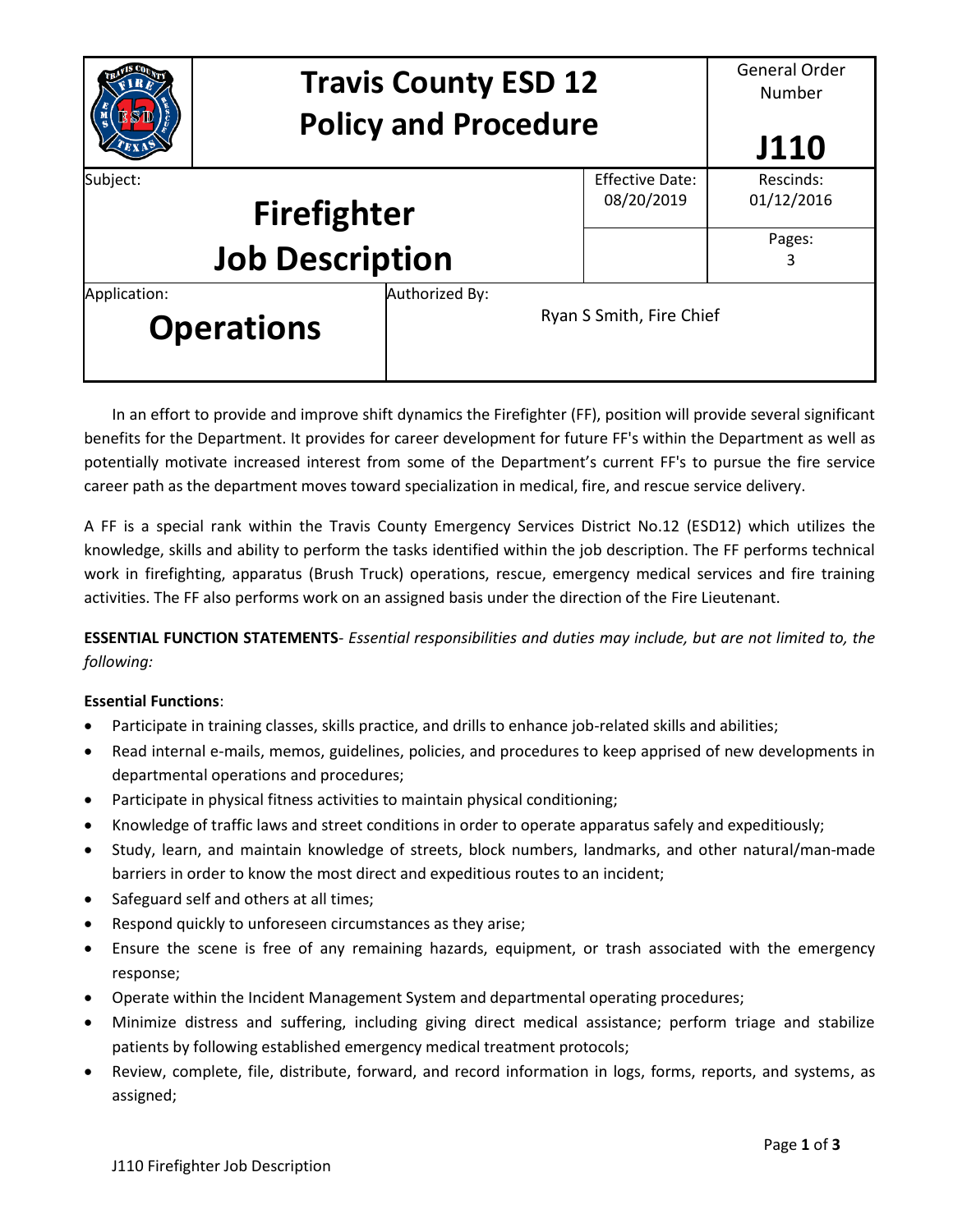- Perform at the operations-level, or technician-level when trained and certified, at technical rescue operations;
- Perform at the operations-level at hazardous materials operations;
- Engage in activities which have a positive impact on the Department's image within the community including public education, assistance, and other related initiatives;
- Participate as a Fire Department representative at community events, as assigned;
- Test hydrants for operational use, provide seasonal maintenance, and properly document results;
- Inspect, clean, and maintain personal gear and equipment to ensure proper and safe operation;
- Perform general cleaning, maintenance, and upkeep of Department property;
- Clean and perform maintenance checks and servicing on all apparatus and equipment, making minor repairs, and referring repair needs to the appropriate personnel;
- Assist with returning equipment and apparatus to service;
- Assist in training other personnel on assigned equipment operation, usage, care, and maintenance;
- Perform other duties as assigned.

## **Knowledge of**:

- ESD 12 Member Handbook and Policies and Procedures;
- Operational characteristics, services and activities of the medical response, and fire suppression program;
- Modern and complex principles and practices of fire suppression;
- Principles, practices and skills of emergency medical care;
- Basic principles of mechanics;
- Basic principles of Incident Command System;
- Local geography including streets and location of hydrants and major fire hazards;
- Pertinent Federal, State, and local laws, codes and regulations.

## **Ability to**:

- Work well with peers;
- Interpret, explain, and apply the Member Handbook and Department policies and procedures;
- Prepare clear and concise reports;
- Communicate clearly and concisely, both orally and in writing;
- Establish and maintain effective working relationships with those contacted in the course of work, including a variety of government agencies, officials, community groups, and the general public;
- Maintain mental capacity, which allows the capability of making sound decisions and demonstrating intellectual capabilities;
- Maintain physical condition appropriate to the performance of assigned duties and responsibilities;
- Perform a variety of physical and mechanical operations;
- Maintain a positive attitude and work environment while working at ESD12.